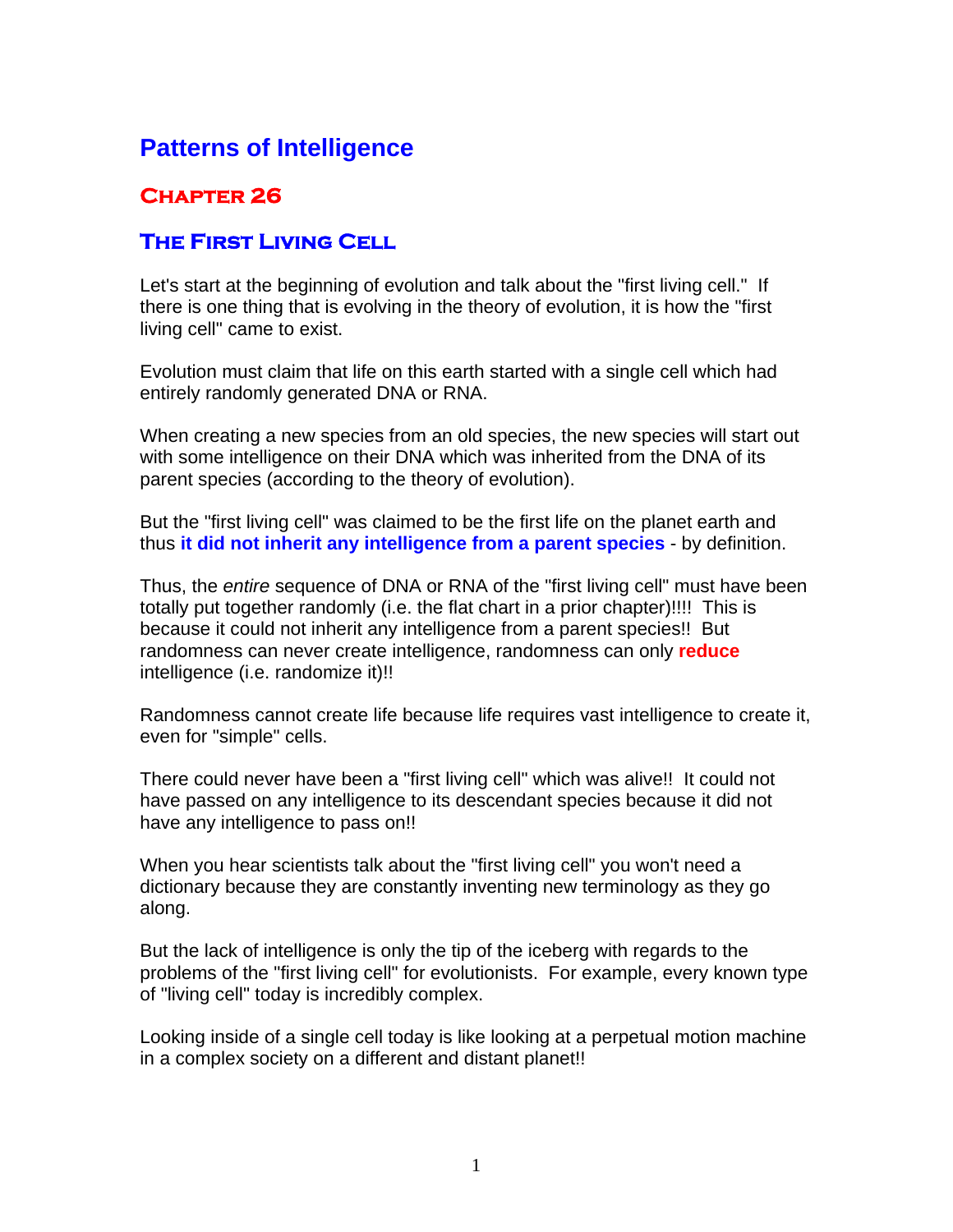I strongly recommend the reader Google the videos: "Inner Life of a Cell" and "Powering the Cell: Mitochondria." Both videos were designed at Harvard University and made by BioVisions. These two videos are a very, very small peak inside the complexity of a living cell.

Also inside of cells are very complex molecules. For example, ribosomes are very, very complex molecules which are involved in the conversion from nucleotides to amino acids. How were ribosomes created by evolution for the first living cell?

I have two college textbooks in my library which are about cell biology. They are both books for introductory courses in the field of cell biology. Both are large books in terms of how much they weigh.

The World of the Cell by Becker, Kleinsmith and Hardin, Fourth Edition, is 11 inches tall and 8 1/2 inches wide. It is **878 pages long**, including the index.

Essential Cell Biology - An Introduction to the Molecular Biology of the Cell (Note the word "Introduction") is about the same size, but only has **630 pages**  (excluding the Glossary and other sections).

Looking at these books, you would not believe how many complex chemical chain reactions; complex signaling, etc. that exist inside of a single cell!!

These two books are introductory textbooks to what is going on inside of every known cell.

I also have a newer version of the book: Essential Cell Biology (3rd Edition - **731 pages**). You would not believe how many times the word "evolution" is used in this book.

Why do they use the term "evolution" in a cellular biology book? There must be a living cell before it can "evolve" into a more complex cell and eventually into humans. But they don't explain how a cell can form from the dust of the earth by totally accidental events.

(Note: I will talk about "self-replicating RNA" later in this book.)

Also consider that every year scores of scientists are awarded PhDs in "cell biology," meaning they get PhDs for making advances in understanding the complexity of what goes on: on the surface, inside (such as chemical reactions) and outside of cells!!

This means my textbooks are only an introduction to what is going on inside of cells!!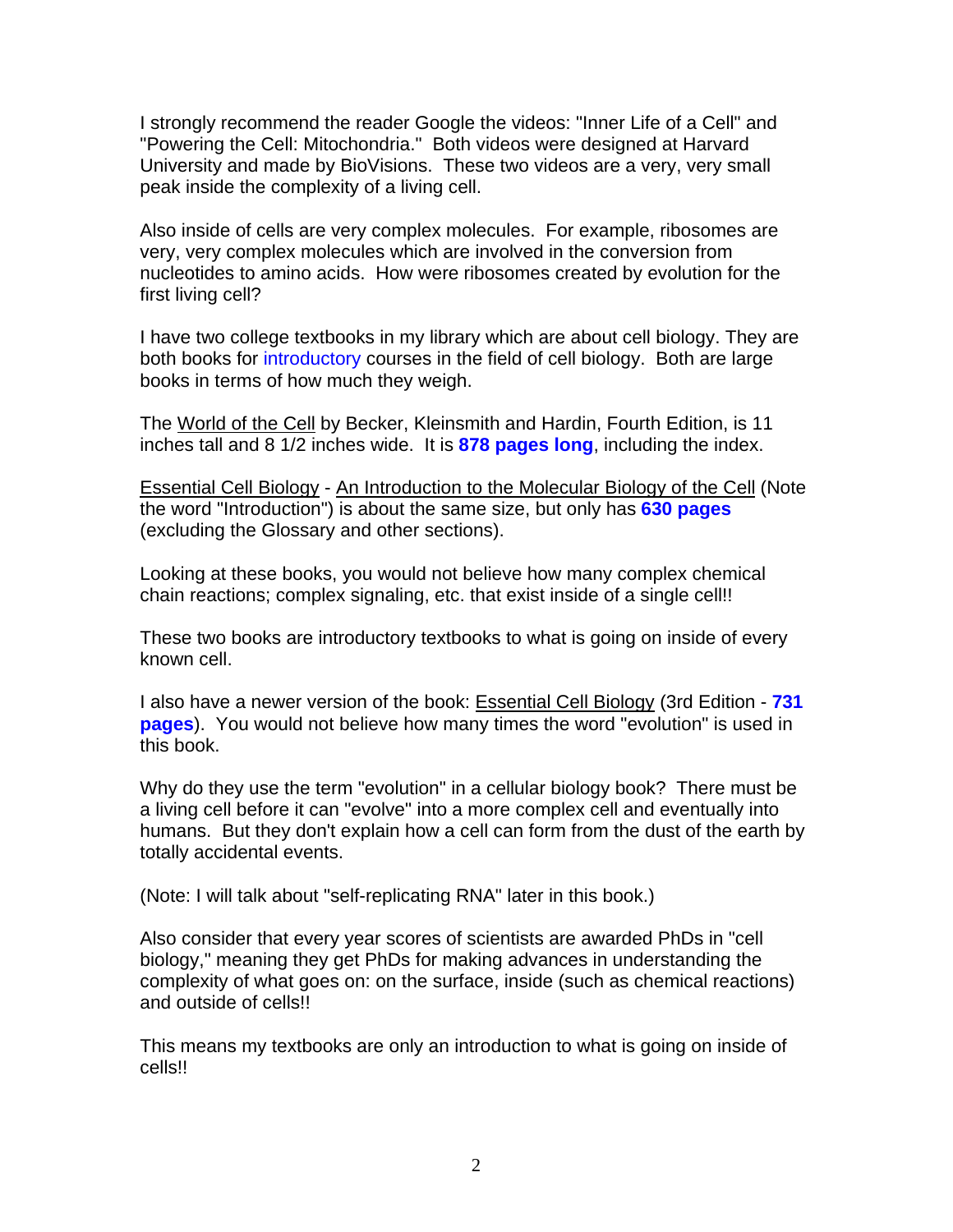What goes on inside of a cell is so complex it has taken thousands of scientists to unravel our current understanding of its complexity.

I have an entire book which talks about nothing but calcium and much of the book is about how important calcium is to cells. This book mentions the existence of thousands of scientific papers which are primarily about calcium and cells!!

I also have a dictionary called: A Dictionary of Genetics, Seventh Edition, by King, Stansfield and Mulligan. This book has about 400 pages of definitions related to genetics, biology and related fields. In this book there are 10 pages devoted to **listing** scientific periodicals (i.e. journals) related to genetics, cell biology, etc.

Do you get the idea that cell biology and DNA are very, very, very complex subjects!!! And scientist don't have a clue as to many of the things that DNA is capable of doing!!

How could something as complex as a cell, with highly complex RNA or DNA, form from the dust of the earth from nothing except sand, lightning and chemicals randomly mixed together!!

Where did the first DNA or RNA come from? Where did the first cell membrane come from? How was it enclosed so it didn't leak? How were its ports made so it could breathe?

Where did the first mitochondria, which would have provided the ATP molecules inside the cells, come from? Every cell has from one to thousands of mitochondria to provide energy and to keep the cell from falling apart.

Even devout evolutionists admit that the cells of today could not have come to exist from a pile of dirt and chemicals and a lot of fortuitous accidents.

To avoid such an inane claim, evolutionists claim that the "first living cell" was a "simple cell" or was nothing but a "self-replicating molecule" or a "self-replicating RNA" strand. This "simple cell" would have had simple metabolism and simple RNA.

The problem is that there are no "simple cells" on this planet and that is why the story of evolutionists has to keep changing!! Even a "self-replicating RNA" would need a cell membrane and hundreds of other complex mechanisms to survive. The DNA or RNA inside a cell is only a small part of what is going on inside the cell.

In addition, no one has demonstrated that RNA replication could itself be selfreplicating (i.e. new copies of RNA cannot copy themselves) in nature. While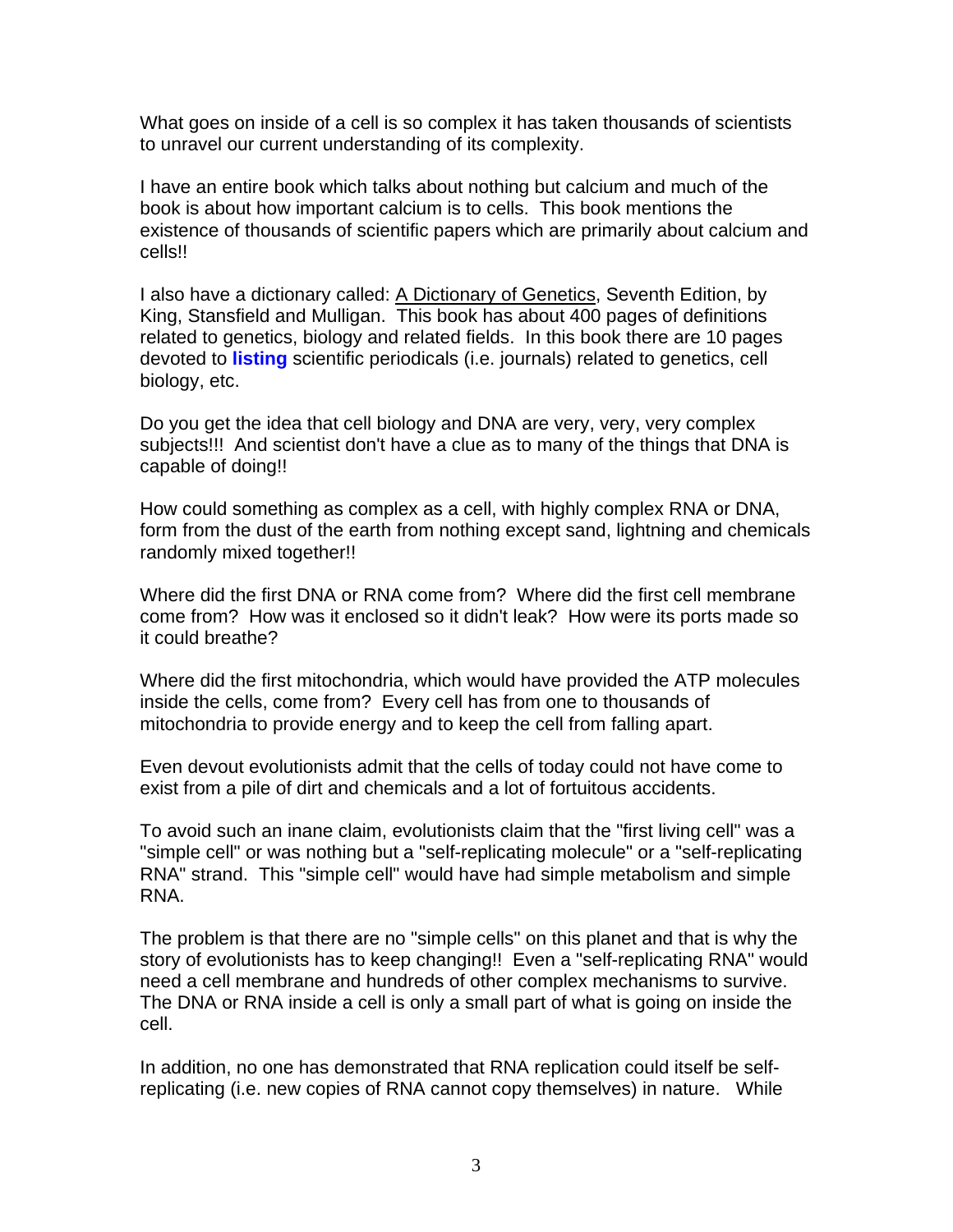this can be done in a lab, doing this actually involves two RNA enzymes and a steady supply of subunits. This combination is not likely to happen in nature a single time, much less enough times to create a living cell.

When you deal with RNA the statistics are had enough, but to deal with two RNA, plus a supply of subunits, that work together, the probabilities of doing this accidentally are even more absurd.

But one of the biggest issues is the cell membrane and the many, many complex things that go on inside of a cell.

Evolutionists will continue to try to figure out how life began. But they are trying to do it in highly controlled laboratories!!

They need to do it on the beach, not in a laboratory!! They need to start with a sandy beach and end up with a living cell which can reproduce. And they are not allowed to touch anything or add anything to the beach. That will never happen!!

Yet, "life" on this earth had to start with a single cell if evolution is true!!

Thus, evolutionists must claim that the "simple cells" are all extinct. How convenient, all of their evidence is dead and missing!!

But you cannot jump directly from a "simple cell" (the term "simple cell" is an oxymoron, all cells are highly complex) to any of the types of cells on the earth today. Thus, if the theory of evolution were true, there would have had to have been an "evolution" or "progression" of many different types of simple cells (each slightly more complex that the former) to get from the first simple cell to a complex cell of today.

But all of these intermediate semi-simple cells are also extinct, leaving only complex cells on this planet. How convenient.

What the reader needs to do is go to a library and look up a college textbook on cellular biology. Flip through the pages and on every page ask yourself: "how did this feature of the cell come to exist by a series of accidents to dirt and chemicals?" Then, and only then, will you begin to comprehend the absurdity of the theory of evolution.

For example, find a copy of the Third Edition of Essential Cell Biology and look at pages 442-447. And they claim all of these 500 chemical reactions were created by a series of accidents??!!

How could a cell have existed with only 40 of these chemical reactions?? And how did 40 chemical reactions all occur accidentally in the "first" cell.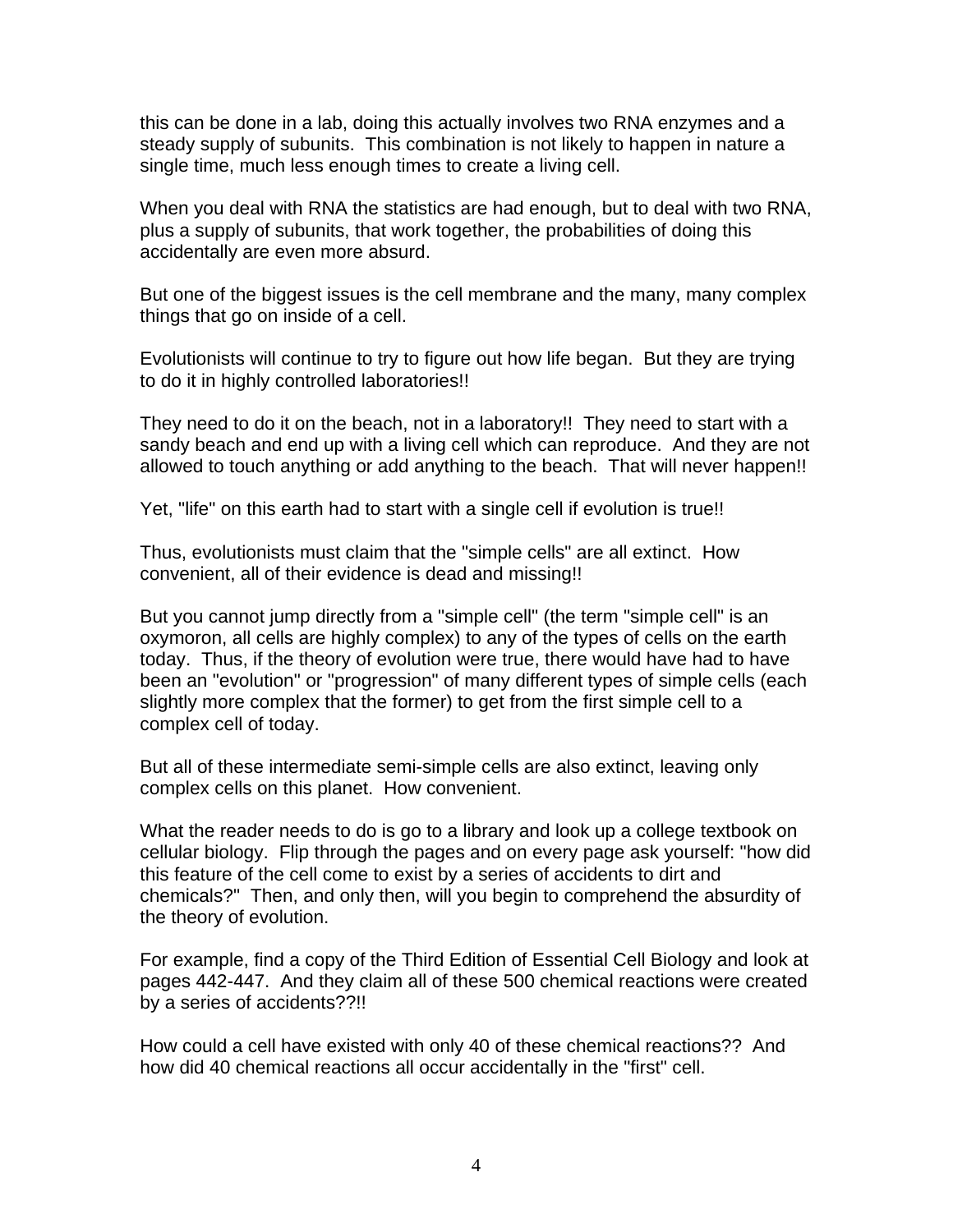The more scientists learn about cells, the more ridiculous the theory of evolution becomes. But scientists ignore the absurdities of evolution and continue to push forward with their "theories," deceptions and creative thinking.

But here is the question the reader needs to ask themselves: "If evolutionists cannot create life from non-life using carefully designed experiments, why do they claim they have 'proven' that evolution is true and that the 'first living cell,' and succeeding semi-simple cells, which are now extinct, were all formed by a series of random accidents?"

All of their "evidence" is gone, so why do they claim they have "proven" anything??

Now you know one more reason why evolutionists have to lie so much to get converts.

Evolutionists have never proven that randomness can create intelligence or even a "simple" living cell. This is the very origin of life on this earth and *the very foundation* of the theory of evolution.

They have no viable answers as to how random, natural events could have created the first life on this earth. They cannot prove any single aspect of the "first living cell" on the beach, watching through a telescope, so why do they continue to tout that they have "proven" that evolution is true and that creation scientists are gullible?

In his book, The Greatest Show on Earth, atheist Richard Dawkins states: "Evolution is a fact. Beyond reasonable doubt, beyond serious doubt, beyond sane, informed, intelligent doubt, beyond doubt evolution is a fact." (page 8)

This is interesting because in his entire book he does not mention one proven example of macroevolution in action. Nor does he explain where the morphing of the embryo algorithms of all of our ancestor species came from. Nor does he explain how a single cell can be created by accidents (though he does try to explain this). He has zero evidence, yet he claims that scientists have "proven" that evolution is a fact!!

Evolutionists cannot even remotely get evolution to the point of the "first living cell." They literally cannot get evolution "off the ground" or even on the ground.

Dawkins implicates creation scientists as being "a baying pack of ignoramuses" (page 3) and many other things, but yet he cannot intelligently explain where the "first living cell" came from, which is the very *foundation* of evolution!!

Dawkins (from England) is stunned that so many Americans are creationists. Why is he stunned? Maybe we have done our homework better than he has.